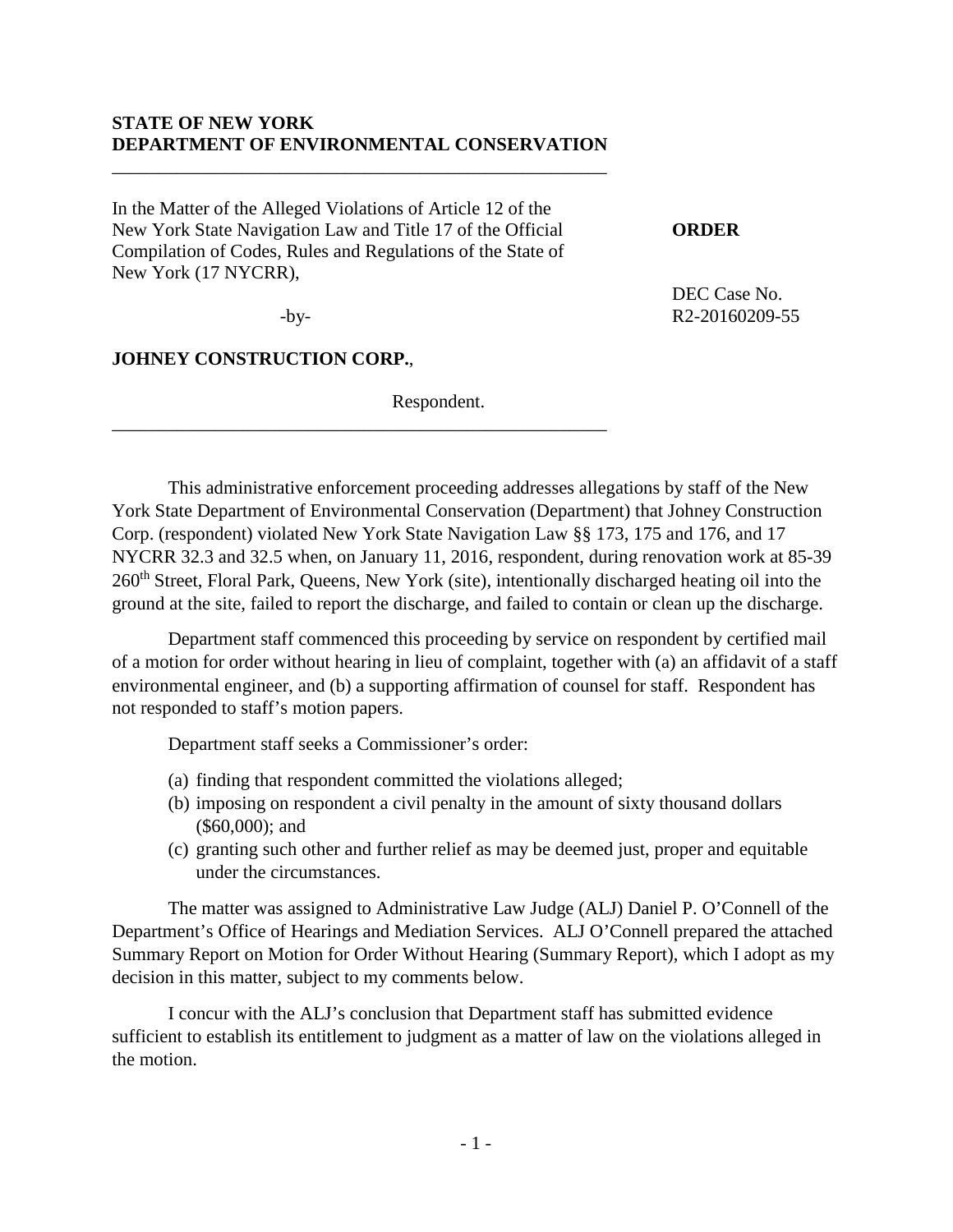Navigation Law § 173(1) prohibits the discharge of petroleum, which by definition includes the heating oil at issue here (see Navigation Law § 172[15]). Any person who causes a discharge must immediately notify the Department, but in no case later than two hours after the discharge (see Navigation Law § 175 and 17 NYCRR 32.3). Navigation Law § 176 and 17 NYCRR 32.5 require the person responsible for the discharge to contain it, and promptly clean up and remove the discharge.

The record establishes that Johney Construction Corp. was not authorized to discharge the heating oil at the site and intentionally dumped the oil into the ground, and failed to report, contain or clean up the discharge. In sum, respondent has violated each of the statutory and regulatory provisions cited by Department staff in its motion.

Department staff has requested, and the ALJ has recommended, that I impose a civil penalty in the amount of sixty thousand dollars (\$60,000). To support the requested penalty, Department staff considered the Department's Civil Penalty Policy (DEE-1), the Order on Consent Enforcement Policy (DEE-2), the Bulk Storage and Spill Response Enforcement Policy (DEE-4), the Spill Site Remediation under Departmental Order Enforcement Policy (DEE-18), and several prior Commissioner orders (see Affirmation of John K. Urda in Support of Motion for an Order Without a Hearing, dated April 12, 2016 [Urda Affirmation] at ¶¶ 25-35).

The civil penalty sought by Department staff is authorized and appropriate. As noted by Department staff, Navigation Law § 192 authorizes a penalty of up to \$25,000 per day for each violation (see Urda Affirmation ¶ 15). Where a violation is of a continuing nature, each day during which it continues shall constitute an "additional, separate and distinct offense" (Navigation Law § 192).

As Department staff contends, respondent's intentional dumping is an aggravating factor that warrants a significant penalty. Not only did respondent intentionally dump the heating oil into the ground, respondent failed to comply with staff's directive that respondent remediate the site (see Affidavit of Rashad Omar sworn to April 12, 2016 [Omar Affidavit], ¶¶ 8-9). As a result of respondent's uncooperative behavior and its failure to address the discharge, it was the owner of the site who retained a contractor to clean up the discharge, which involved excavation and disposal of approximately 19 tons of contaminated soil (see Summary Report at 3 [Finding of Fact No. 9]; see also Omar Affidavit, ¶ 10).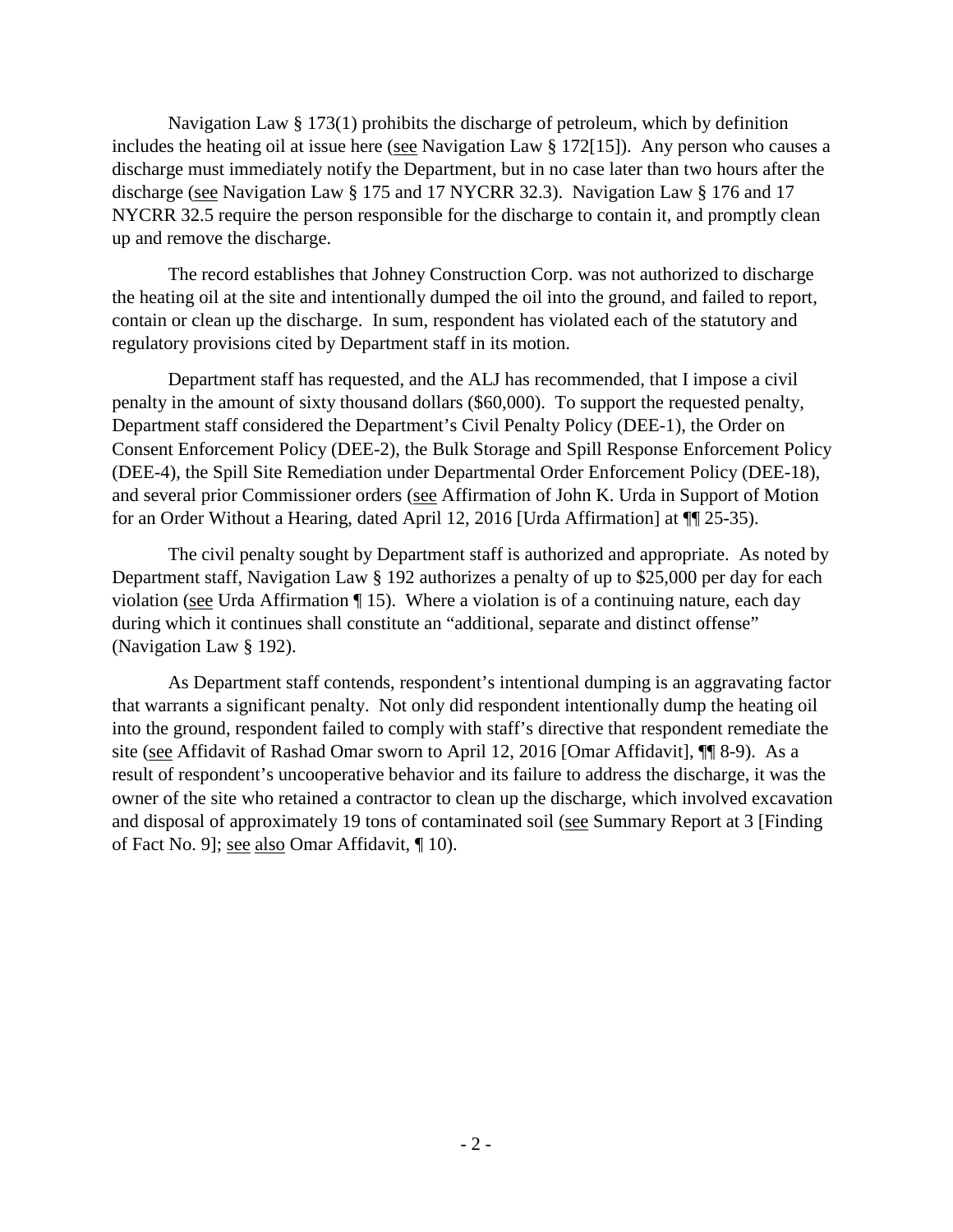**NOW, THEREFORE**, having considered this matter and being duly advised, it is **ORDERED** that:

- I. Department staff's motion for order without hearing pursuant to 6 NYCRR 622.12 is granted.
- II. Respondent Johney Construction Corp. is adjudged to have violated:
	- A. Navigation Law § 173, by discharging petroleum on January 11, 2016 into the ground in the backyard of a residence located at 85-39 260<sup>th</sup> Street, Floral Park (Queens County), New York;
	- B. Navigation Law § 175 and 17 NYCRR 32.3, by failing to report the January 11, 2016 petroleum discharge; and
	- C. Navigation Law § 176 and 17 NYCRR 32.5, by failing to contain and clean up the January 11, 2016 petroleum discharge.
- III. I hereby impose on respondent Johney Construction Corp. a civil penalty in the amount of sixty thousand dollars (\$60,000) for the violations established. Within thirty (30) days of service of this order on respondent Johney Construction Corp., respondent shall pay the civil penalty in the form of a certified check, cashier's check or money order payable to the New York State Department of Environmental Conservation.

The civil penalty shall be sent to the following address:

John K. Urda, Esq. Office of General Counsel NYS Department of Environmental Conservation Region 2 One Hunter's Point Plaza  $47-40$   $21<sup>st</sup>$  Street Long Island City, New York 11101

IV. All questions and correspondence regarding this order shall be addressed to John K. Urda, Esq. at the address referenced in paragraph III of this order.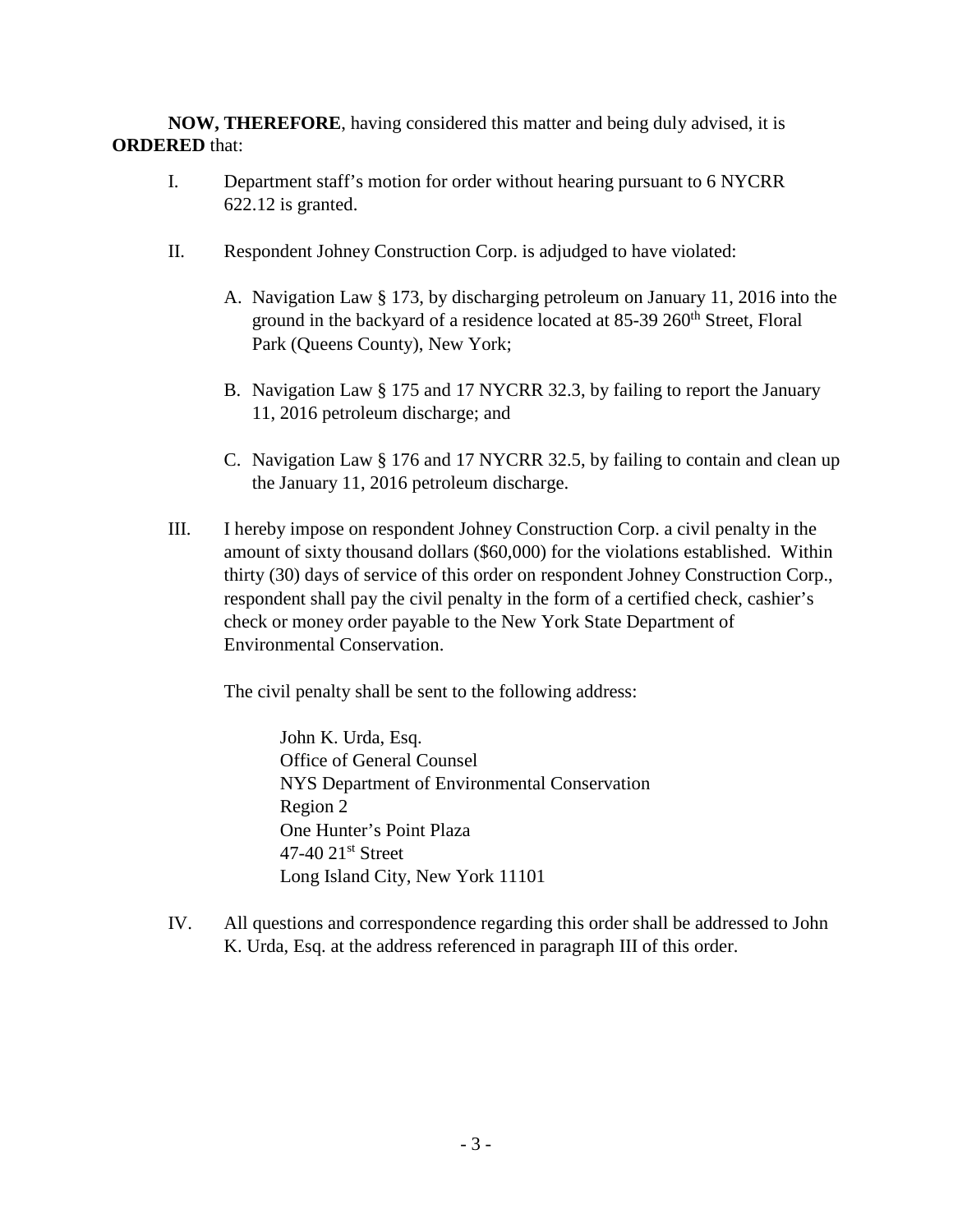V. The provisions, terms and conditions of this order shall bind respondent Johney Construction Corp. and its agents, successors and assigns, in any and all capacities.

> For the New York State Department of Environmental Conservation

By: \_\_\_\_\_\_\_\_\_\_\_/s/\_\_\_\_\_\_\_\_\_\_\_\_\_\_

Basil Seggos Commissioner

Dated: July 11, 2017 Albany, New York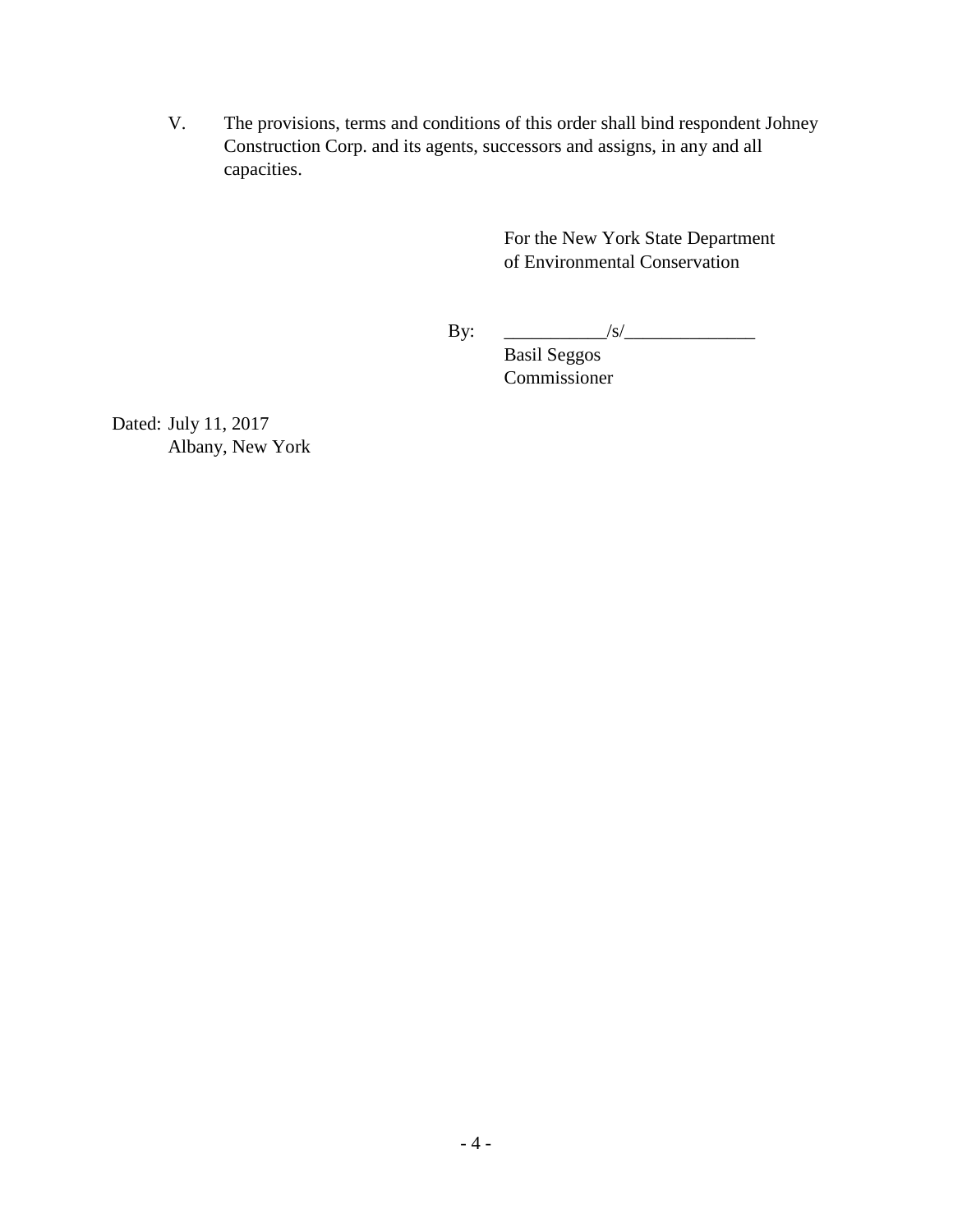# NEW YORK STATE DEPARTMENT OF ENVIRONMENTAL CONSERVATION

In the Matter of the Alleged Violations of Article 12 of the New York State Navigation Law and Title 17 of the Official Compilation of Codes, Rules and Regulations of the State of New York Part 32, by

Summary Report on Motion for Order without Hearing

DEC Case No.: R2-20160209-55

## **JOHNEY CONSTRUCTION CORP.**,

Respondent.

November 18, 2016

## **Proceedings**

Staff from the Region 2 Office (Long Island City) of the New York State Department of Environmental Conservation (the Department) commenced this administrative enforcement proceeding with service of a notice of motion dated April 12, 2016, and supporting papers, upon Johney Construction Corp.,<sup>[1](#page-4-0)</sup> (Johney Construction). The Department served the motion papers by certified mail, return receipt requested, and Johney Construction received them on April 16, 2016 (*see* Affirmation of Service dated May 31, 2016, ¶¶ 1 and 3, Exhibit A).

The Department seeks an Order from the Commissioner which finds that Johney Construction violated various provisions of the Navigation Law and implementing regulations, and assesses a total civil penalty of \$60,000. The notice of motion advised Johney Construction that a response to the motion was due within 20 days following its receipt. The notice of motion advised further that the failure to respond in a timely manner would result in a default and waiver of Johney Construction's right to respond to the motion or to have a hearing.

With a cover letter dated May 31, 2016, the Department provided the Office of Hearings and Mediation Services (OHMS) with a copy of the motion papers, which included an affirmation of service dated May 31, 2016. A list of the documents included with the Department's motion papers is appended to this summary report as Appendix A.

The captioned enforcement proceeding was assigned to me on June 27, 2016. Upon review of the Department's papers, I have prepared this summary report, which recommends that the Commissioner grant the Department's unopposed motion.

<span id="page-4-0"></span><sup>1</sup> The corporate name as filed with the New York State Department of State (*see* Mr. Urda's April 12, 2016 affirmation [Urda Aff.] ¶ 3, Exhibit A). Ξ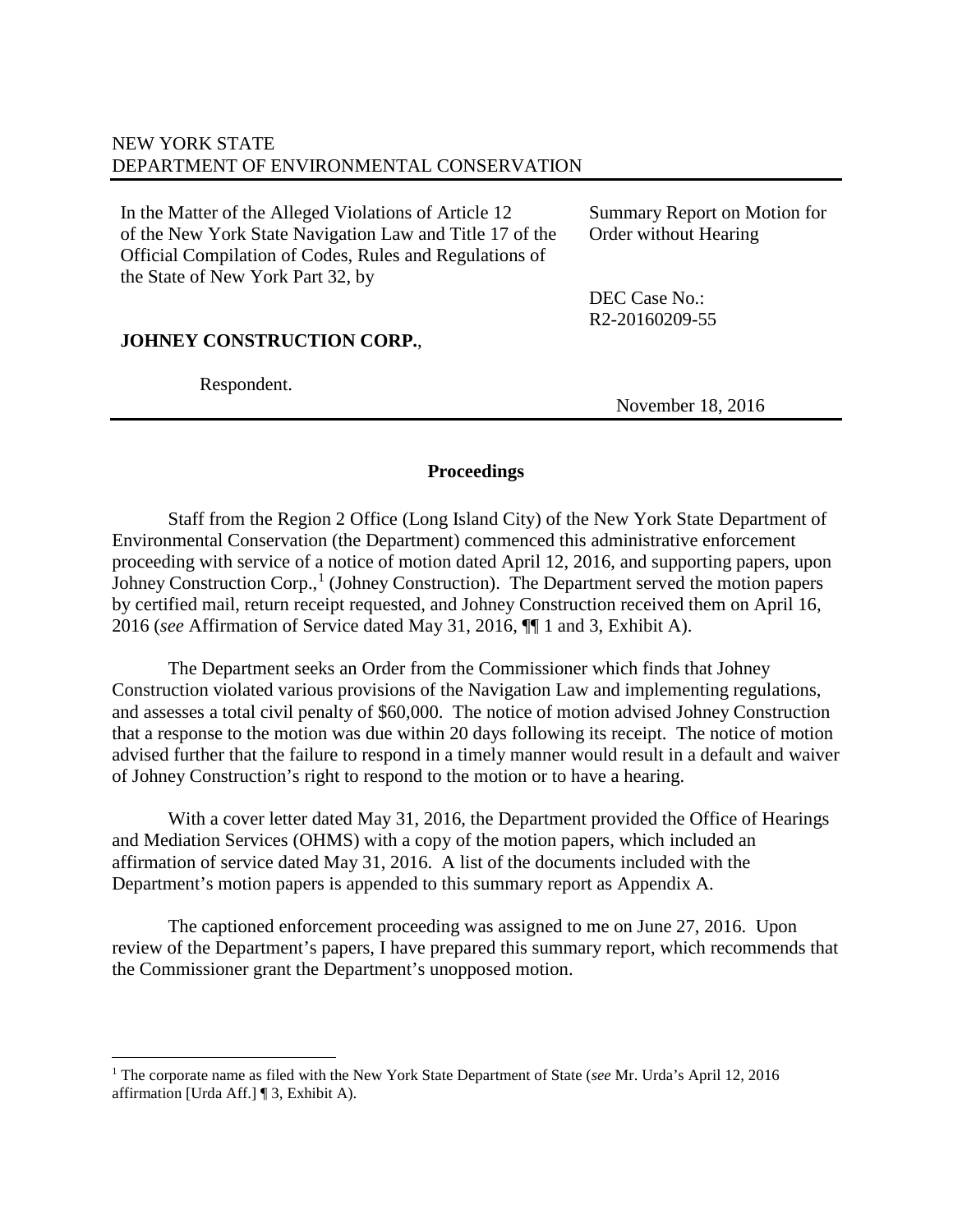### I. Motion for Order Without Hearing

Pursuant to 6 NYCRR 622.3(b)(1), the Department may commence an administrative enforcement proceeding by serving a motion for order without hearing, in lieu of a complaint (*see also* 6 NYCRR 622.12[a]). According to the April 12, 2016 motion, Johney Construction discharged waste fuel oil into the backyard of a residential property located in Floral Park (Queens County), New York, on January 11, 2016, while closing and removing a 275-gallon aboveground heating oil tank from the basement of the residence (*see* Urda Aff. ¶ 7). The Department alleged that the discharge was unauthorized and, therefore, a violation of Navigation Law § 173 (*see* Urda Aff. ¶ 17). The Department alleged further that Johney Construction did not report the spill, which is a violation of Navigation Law § 175 and 17 NYCRR 32.3 (*see* Urda Aff. ¶ 20). Finally, the Department alleged that Johney Construction did not remediate the discharge, which is a violation of Navigation Law § 176 and 17 NYCRR 32.5 (*see* Urda Aff. ¶ 23). For these alleged violations, the Department seeks an Order from the Commissioner that assesses a total civil penalty of \$60,000, pursuant to Navigation Law § 192 (*see* Urda Aff. ¶ 25).

#### II. Response

A response to a motion for order without hearing is due within 20 days after receipt of the motion, and the failure to file a response constitutes a default (*see* 6 NYCRR 622.12[b] and [c]). Johney Construction received the Department's April 12, 2016 notice of motion and supporting papers on April 16, 2016 (*see* Affirmation of Service dated May 31, 2016, Exhibit A.) Therefore, Johney Construction's response was due by May 6, 2016.

To date, neither the Region 2 Department staff nor OHMS has received a response from Johney Construction to the Department's April 1[2](#page-5-0), 2016 motion for order without hearing.<sup>2</sup> Therefore, Johney Construction has defaulted, which constitutes a waiver of its right to a hearing (*see* 6 NYCRR 622.12[b]).

### **Findings of Fact**

The facts established as a matter of law are:

1. By certified mail, return receipt requested, the Department served a copy of the April 12, 2016 notice of motion and supporting papers upon Johney Construction Corp. (Johney Construction) at 135-15 127th Street, South Ozone Park, New York 11420 (*see* Affirmation of Service dated May 31, 2016).

<span id="page-5-0"></span><sup>&</sup>lt;sup>2</sup> Via email dated May 31, 2016 (9:42 a.m.), Mr. Urda provided Andrea Limongello, Esq. (Raneri, Light & O'Dell, PLLC [White Plains, New York]) with an electronic copy of the Department's April 12, 2016 notice of motion and supporting papers. Subsequently, in an email dated May 31, 2016 (10:19 a.m.), Ms. Limongello advised Mr. Urda that her firm no longer represented Johney Construction, and forwarded Mr. Urda's May 31, 2016 email to Ronald Steinvurzel, Esq., (Steinvurzel & Levy Law Group [White Plains, New York]). In an email dated May 31, 2016 (10:30 a.m.), Mr. Steinvurzel advised Mr. Urda that Johney Construction had not retained his firm in this matter. Ξ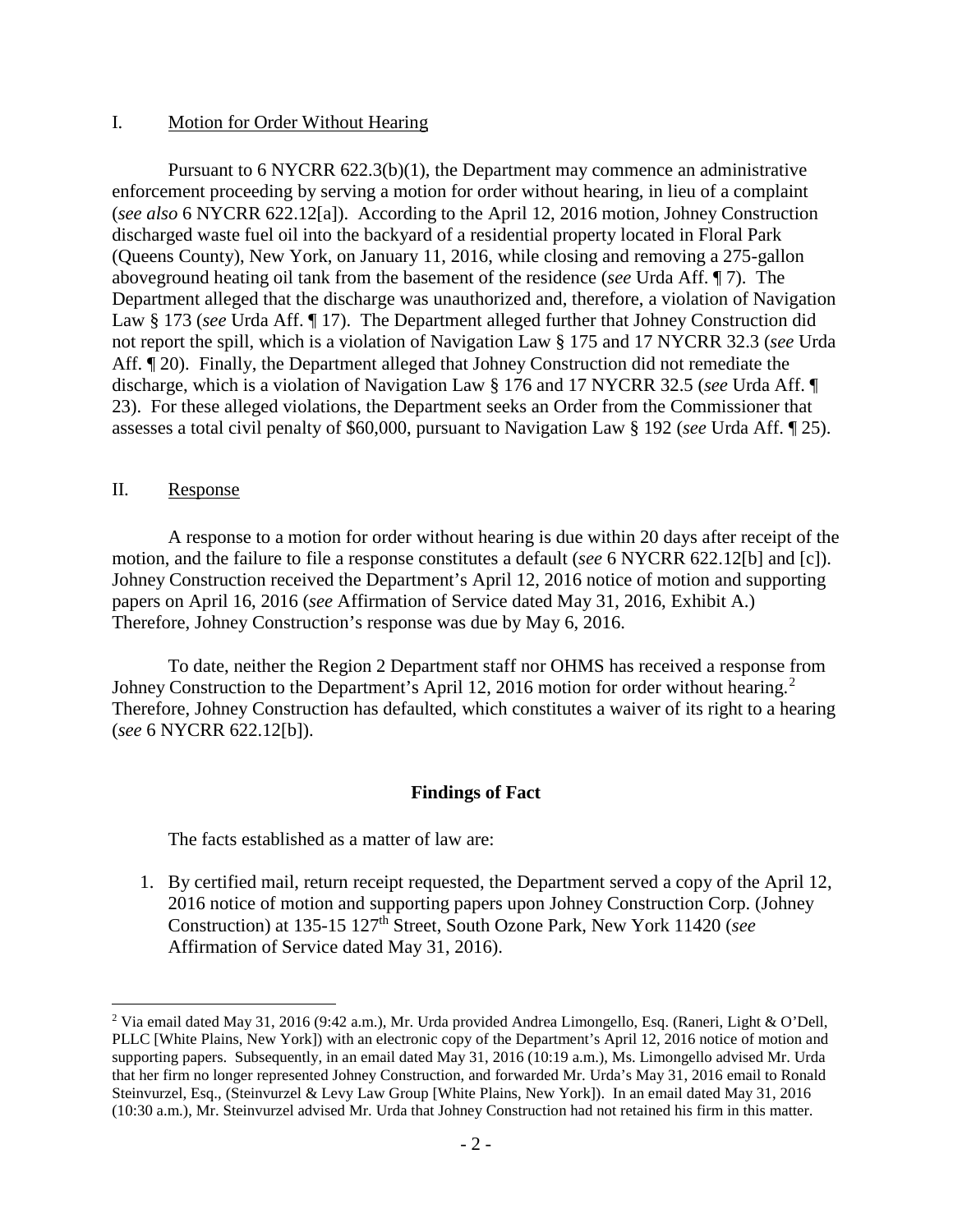- 2. On April 16, 2016, Johney Construction received the Department's April 12, 2016 notice of motion and supporting papers (*see* Affirmation of Service dated May 31, 2016, Exhibit A). Johney Construction's response was due by May 6, 2016 (*see* 6 NYCRR 622.12[b] and [c]). As of the date of this summary report, Johney Construction did not respond to the Department's April 12, 2016 notice of motion and supporting papers.
- 3. Johney Construction is an active domestic business corporation authorized to do business in the State of New York. Johney Construction's business address is 135-15 127th Street, South Ozone Park, New York 11420. (*See* Urda Aff. ¶ 3, Exhibit A.)
- 4. Prior to January 11, 2016, a home owner hired Johney Construction to renovate a residence located at 85-39 260<sup>th</sup> Street, Floral Park (Queens County), New York (the site). During the renovations, employees from Johney Construction dumped residual heating oil from a 275-gallon aboveground oil storage tank, located in the basement of the residence, into a hole in the backyard. (*See* Mr. Omar's Affidavit, sworn to April 12, 2016 [Omar Aff.] ¶¶ 6 and 7.)
- 5. On January 11, 2016, authorities from the City of New York forwarded a report to the Department that a petroleum discharge had occurred at the site. Rashad Omar, an Environmental Engineer from the Department's Bureau of Spill Prevention and Response, and other members of staff from the Department's Region 2 office, inspected the site. Mr. Omar's investigation confirmed that an unknown amount of petroleum had been discharged into a hole in the backyard of the site. (*See* Omar Aff. ¶¶ 1, 5, 6 and 7, Exhibit B.)
- 6. As part of his investigation of the petroleum spill (Spill No. 1510107), Mr. Omar completed a spill report form (*see* Omar Aff. ¶ 4 and 5, Exhibit A).
- 7. In a letter dated February 2, 2016, Mr. Omar advised Johney Construction that the petroleum released at the site was a violation of Navigation Law § 173, and directed Johney Construction to clean up and remove the discharge from the site, as required by Navigation Law § 176. In addition, Mr. Omar's letter directed Johney Construction to provide a report by March 2, 2016 that explained the cause of the spill and described the cleanup activities undertaken at the site, among other things. (*See* Omar Aff. ¶ 8, Exhibit C.)
- 8. Johney Construction did not respond to Mr. Omar's February 2, 2016 letter (*see* Omar Aff.  $\P(9)$ .
- 9. The property owner retained a contractor to clean up the unauthorized petroleum spill. The cleanup required an excavation of about 19 tons of contaminated soil from the site. (*See* Omar Aff. ¶ 10, Exhibit A.)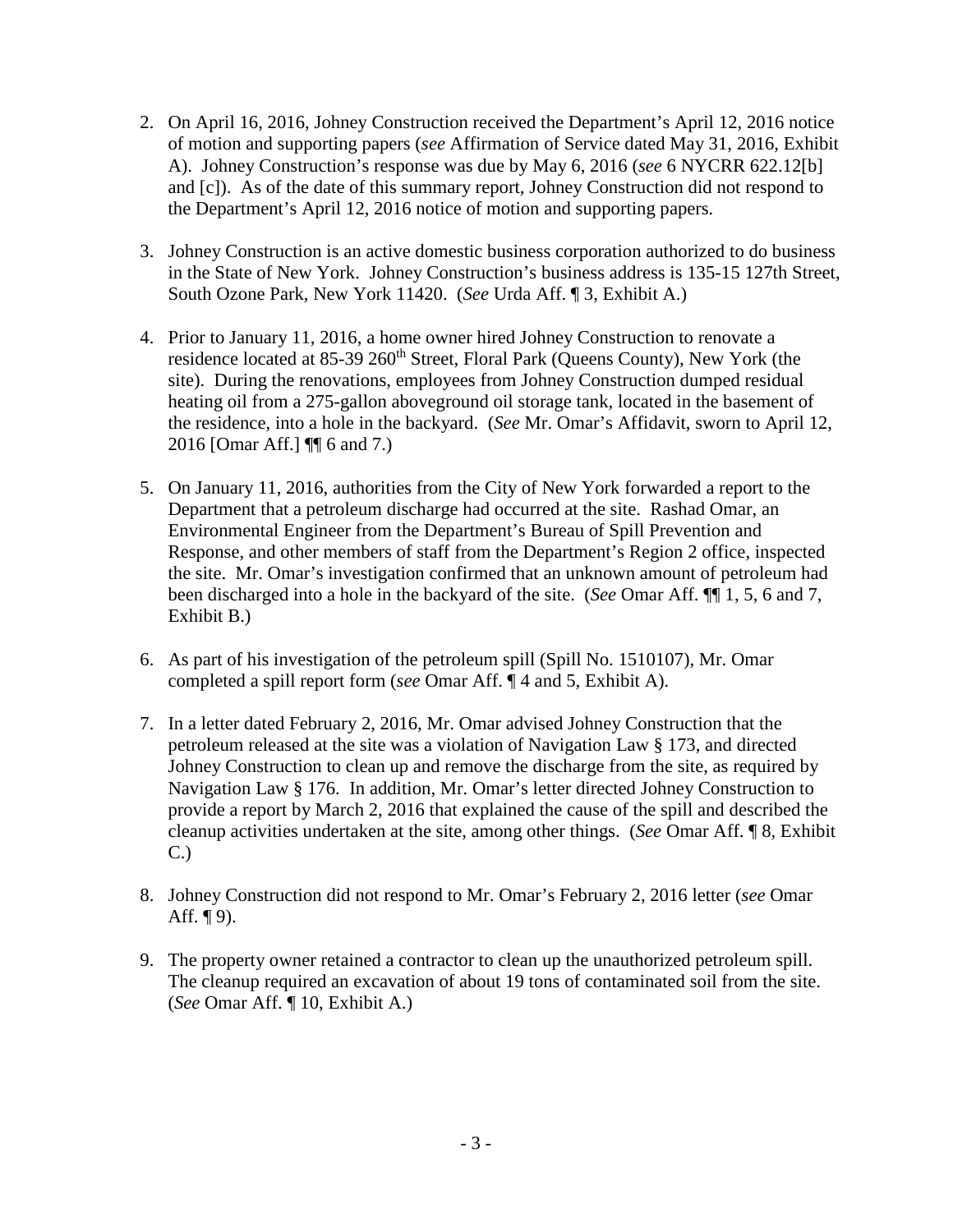#### **Discussion**

A motion for order without hearing is governed by the same standards as are applicable to motions for summary judgment under the CPLR (*see* 6 NYCRR § 622.12[d]). On an unopposed motion for order without hearing, the issue is whether the Department has established its entitlement to summary judgment on the violations alleged in the motion (*see Matter of Edelstein*, Order of the Commissioner, July 18, 2014, at 2; *Matter of Hunt*, Decision and Order of the Commissioner, July 25, 2006, at 7 n2).

#### I. Service of the Department's Motion

Pursuant to 6 NYCRR 622.3(b)(1) and 622.12 (a), the Department may commence an administrative enforcement proceeding by serving a motion for order without hearing, in lieu of a complaint. Service must be by personal service consistent with the CPLR or by certified mail (*see* 6 NYCRR 622.3[a][3]).

By certified mail, return receipt requested, the Department served a copy of the April 12, 2016 notice of motion and supporting papers upon Johney Construction at 135-15 127th Street, South Ozone Park, New York 11420. On April 16, 2016, Johney Construction received the Department's motion. (*See* Affirmation of Service dated May 31, 2016, Exhibit A.)

With service of the Department's April 12, 2016 notice of motion and supporting papers upon Johney Construction, by certified mail, return receipt requested, the Department duly commenced the captioned enforcement proceeding in a manner consistent with the requirements outlined in 6 NYCRR 622.3 and 622.12.

#### II. Liability

With respect to the alleged violations, I conclude that the Department has met the initial burden to show that Johney Construction violated provisions of Navigation Law article 12 and its implementing regulations. Pursuant to 6 NYCRR 622.12(a), the Department supported the motion for order without hearing with the following.

Attached to Mr. Urda's April 12, 2016 affirmation as Exhibit A is a copy of Johney Construction's New York State Department of State, Division of Corporations, entity information page. The information demonstrates that Johney Construction is an active domestic business corporation authorized to do business in the State of New York (*see* Urda Aff. ¶ 3, Exhibit A).

In further support of the motion, the Department provided an affidavit by Rashad Omar, sworn to April 12, 2016, which includes Exhibits A, B, and C. Mr. Omar is an Environmental Engineer in the Bureau of Spill Prevention and Response at the Department's Region 2 office.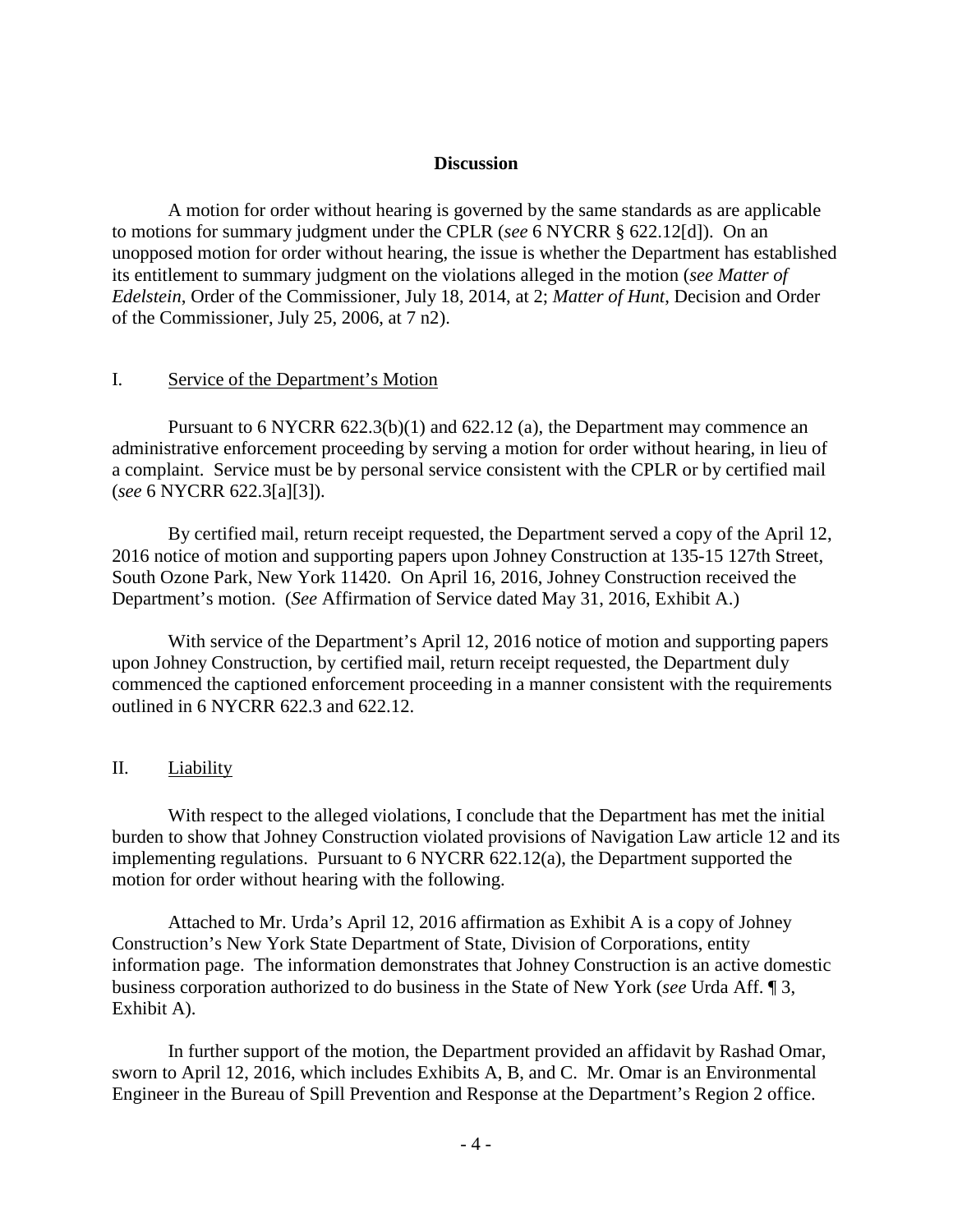Mr. Omar's regular duties include responding to and investigating petroleum discharges in the five boroughs of the City of New York. Mr. Omar directs and manages the response and remediation associated with petroleum discharges. (*See* Omar Aff. ¶¶ 1 and 2).

According to Mr. Omar's April 12, 2016 affidavit, on January 11, 2016, he investigated a petroleum oil spill at a residence located at 85-39 260<sup>th</sup> Street, Floral Park (Queens County), New York (the site). Mr. Omar received information about the spill from authorities at the City of New York, who had been contacted by a neighboring property owner. As part of his investigation of the petroleum spill, Mr. Omar prepared the NYSDEC spill report form (Spill No. 1510107), and attached a copy of it to his affidavit as Exhibit A. The spill report form documents the details of the investigation into the petroleum spill and the eventual remediation of the site. (*See* Omar Aff. ¶¶ 5 and 6, Exhibit A.)

During renovations of the residence located at the site, employees from Johney Construction dumped residual heating oil from a 275-gallon aboveground oil storage tank, located in the basement of the residence, into a hole in the backyard (*see* Omar Aff. ¶¶ 6 and 7). Exhibit B to Mr. Omar's affidavit is a copy of a photograph taken at the site during the January 11, 2016 inspection, which depicts a hole with oil in it.

Subsequently, Mr. Omar advised Johney Construction, by letter dated February 2, 2016, that the petroleum release at the site was a violation of Navigation Law § 173. Mr. Omar directed Johney Construction to clean up and remove the discharged fuel oil from the site as required by Navigation Law § 176. In addition, the letter further directed Johney Construction to provide a report by March 2, 2016 that explains the cause of the spill and describes the cleanup activities that would be undertaken at the site, among other things. Mr. Omar attached a copy of the February 2, 2016 correspondence as Exhibit C to his affidavit. (*See* Omar Aff. ¶ 8, Exhibit C.)

Because Johney Construction did not respond to Mr. Omar's February 2, 2016 letter (*see* Omar Aff. ¶ 9), the property owner retained a contractor to clean up the unauthorized petroleum spill. The cleanup required an excavation that removed about 19 tons of contaminated soil from the site (*see* Omar Aff. ¶ 10, Exhibit A).

Navigation Law § 173 prohibits the unauthorized discharge of petroleum. Mr. Omar's investigation, as outlined in his April 12, 2016 affidavit and Exhibit A, show that Johney Construction was not authorized to discharge the petroleum at the site. Therefore, Johney Construction violated Navigation Law § 173 on January 11, 2016 when it discharged the residual heating oil from a 275-gallon aboveground oil storage tank into a hole in the backyard at the site.

Pursuant to Navigation Law § 175, any person responsible for causing a discharge must notify the Department within two hours after the discharge (*see also* 17 NYCRR 32.3). As noted above, Johney Construction was responsible for the petroleum discharge; however, Johney Construction did not report the spill to the Department. Rather, the Department learned about the spill from authorities at the City of New York, who had been contacted by a neighboring property owner. Therefore, Johney Construction violated Navigation Law § 175 and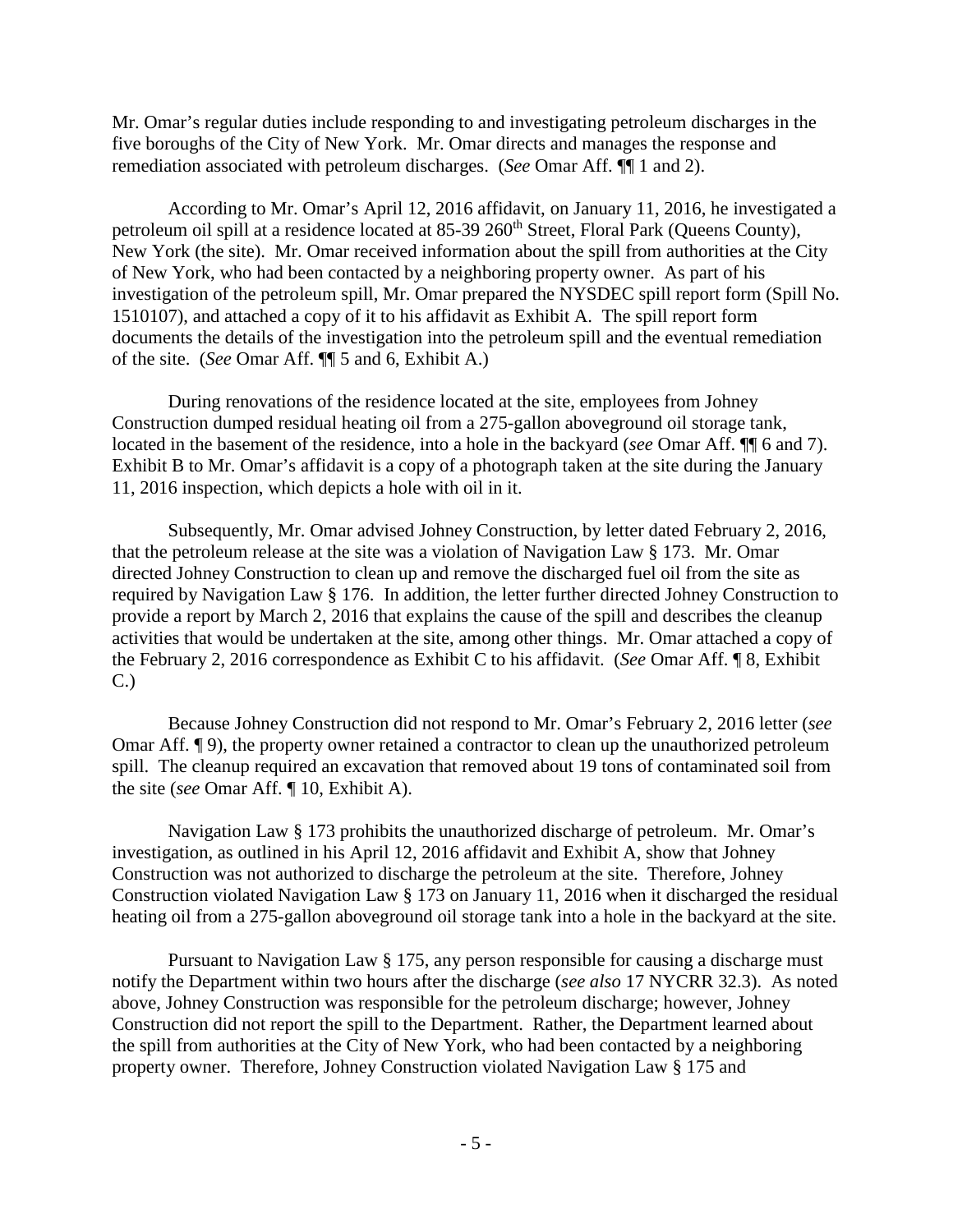implementing regulations at 17 NYCRR 32.3 when Johney Construction failed to report the spill at the site in a timely manner.

When a discharge occurs, Navigation Law § 176(1) requires the responsible person to contain the discharge immediately. In addition, Navigation Law  $\S 176(2)(a)$  requires the responsible person to promptly cleanup and remove the discharge. In his February 2, 2016 letter, Mr. Omar directed Johney Construction to clean up and remove the discharge from the site as required by Navigation Law § 176. In addition, Mr. Omar's letter further directed Johney Construction to provide a report by March 2, 2016 that explains the cause of the spill and describes the cleanup activities that would be undertaken at the site, among other things. Johney Construction did not respond to the Department's February 2, 2016 correspondence, and the property owner eventually hired a different contractor to clean up the petroleum discharge. Therefore, Johney Construction violated Navigation Law § 176 and implementing regulations at 17 NYCRR 32.5 when Johney Construction failed to contain the spill and clean it up.

## III. Relief

Navigation Law § 192 authorizes a civil penalty of \$25,000 for each violation. Also, each day that a violation continues constitutes an additional, separate and distinct offense. In the motion, the Department requested a total civil penalty of \$60,000 for the three demonstrated violations (*see* Urda Aff. ¶¶ 15 and 25.)

With respect to the proposed relief, I conclude that the Department has met the initial burden to show that the Department is entitled to the requested civil penalty. Pursuant to 6 NYCRR 622.12(a), the Department supported the requested relief. The Department referred to the following guidance documents: (1) the Civil Penalty Policy (DEE-1); (2) the Bulk Storage and Spill Response Enforcement Policy (DEE-4); and (3) the Spill Site Remediation under Departmental Order Enforcement Policy (DEE-18) (*see* Urda Aff. ¶ 26).

According to the Department, the requested civil penalty would be consistent with the purposes and objectives of these guidance documents, as well as previous administrative decisions.<sup>[3](#page-9-0)</sup> Concerning the captioned matter, the Department contended that the discharge was intentional, and occurred in a densely populated area. The Department noted that these circumstances are similar to the fact pattern in *Matter of WR Plumbing and Heating Corp.*, Commissioner's Order dated December 31, 2012. (*See* Urda Aff. ¶¶ 28 and 29.)

As in *W.R. Plumbing and Heating Corp.*, the Department argued (*see* Urda Aff. ¶ 29) that Johney Construction's violations are:

extremely serious as the respondent intentionally disposed of the fuel oil in the pits in the backyard in violation of the law. While the law does not require the

<span id="page-9-0"></span><sup>3</sup> The Department cited *Matter of Zahav Enterprises LLC*, Commissioner's Order dated October 24, 2011; *Matter of Cherokee Partners*, Commissioner's Order dated March 2, 2011; *Matter of Mustang Bulk Carriers, Inc.*, Commissioner's Order dated November 10, 2010; and *Matter of Linden Latimer Holdings, LLC*, Commissioner's Order dated July 15, 2008 (*see* Urda Aff. ¶ 34). Ξ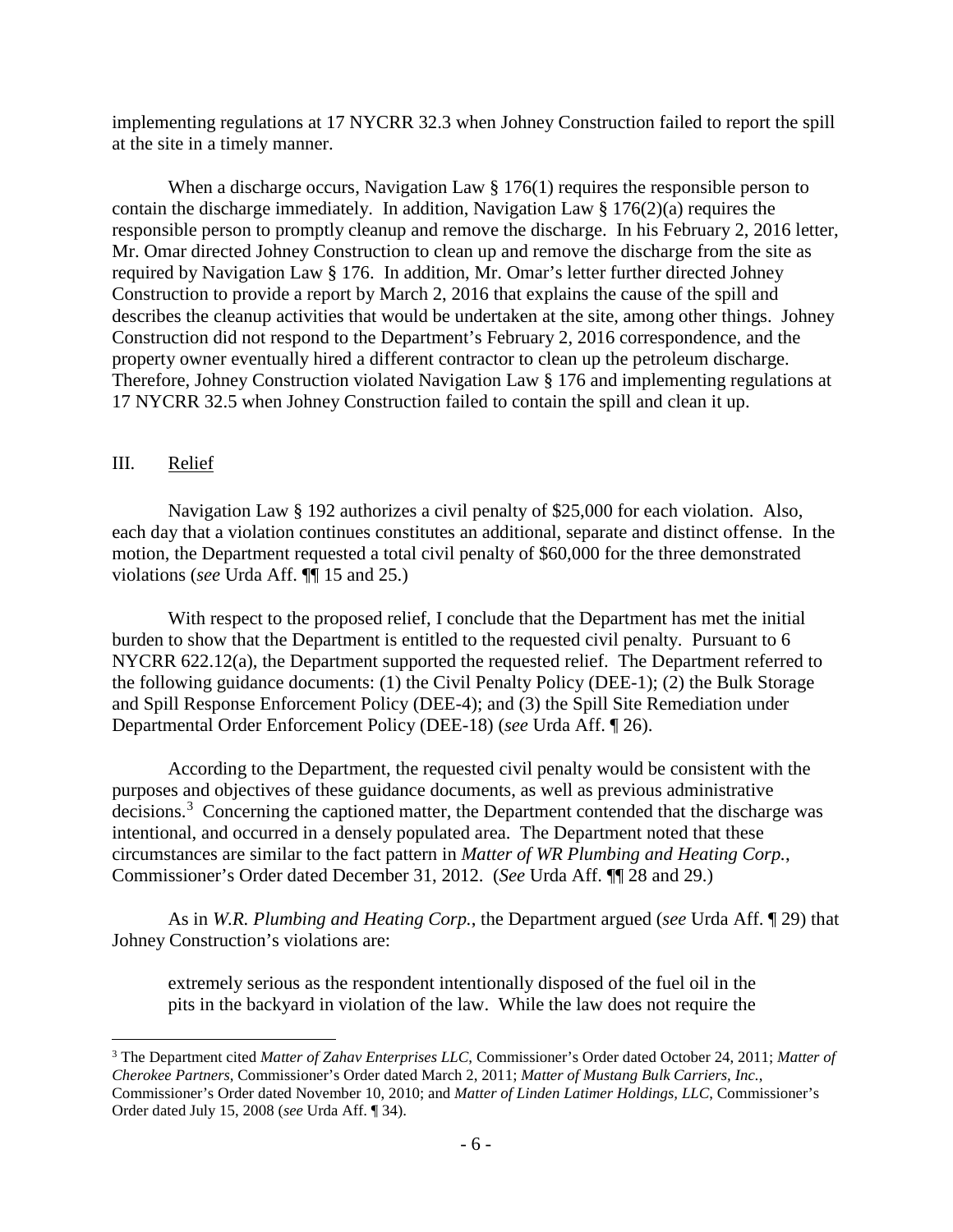Department staff to prove intent with respect to violations of the Navigation Law, the respondent's intentional actions should enhance any penalty. (Summary Hearing Report at 5.)

In addition to the intentional nature of the discharge, and Johney Construction's failure to report the January 11, 2016 spill, Johney Construction made no attempt to remediate the site. As a result, the property owner had to hire a contractor to remediate the violations for which Johney Construction was responsible. The Department argued that these circumstances demonstrate a lack of cooperation on the part of Johney Construction, which should be considered additional aggravating factors that further justify the requested civil penalty. (*See* Urda Aff. ¶ 32.)

The proof submitted with the Department's April 12, 2016 motion demonstrates that Johney Construction intentionally discharged a significant amount a petroleum fuel oil into the backyard of a densely populated residential neighborhood. Johney Construction made no effort to report the spill, or remediate the site after receiving notification that the spill had been discovered. The intentional nature of the violations, and Johney Construction's lack of cooperation to remediate the spill, and to respond to this duly commenced enforcement proceeding, justify the requested civil penalty.

## **Conclusions**

- 1. With service of the Department's April 12, 2016 notice of motion and supporting papers upon Johney Construction, by certified mail, return receipt requested, the Department duly commenced the captioned enforcement proceeding in a manner consistent with the requirements outlined in 6 NYCRR 622.3 and 622.12.
- 2. Consistent with 6 NYCRR 622.12(a), the Department supported the April 12, 2016 motion for order without hearing, and established its entitlement to summary judgment on the alleged violations:
	- a. Johney Construction violated Navigation Law § 173 on January 11, 2016 when it discharged the residual heating oil from a 275-gallon aboveground oil storage tank into a hole in the backyard of a residence located at 85-39 260<sup>th</sup> Street, Floral Park (Queens County), New York.
	- b. Johney Construction violated Navigation Law § 175 and implementing regulations at 17 NYCRR 32.3 when Johney Construction failed to report the January 11, 2016 spill in a timely manner.
	- c. Johney Construction violated Navigation Law § 176 and implementing regulations at 17 NYCRR 32.5 when Johney Construction failed to contain the spill and clean it up.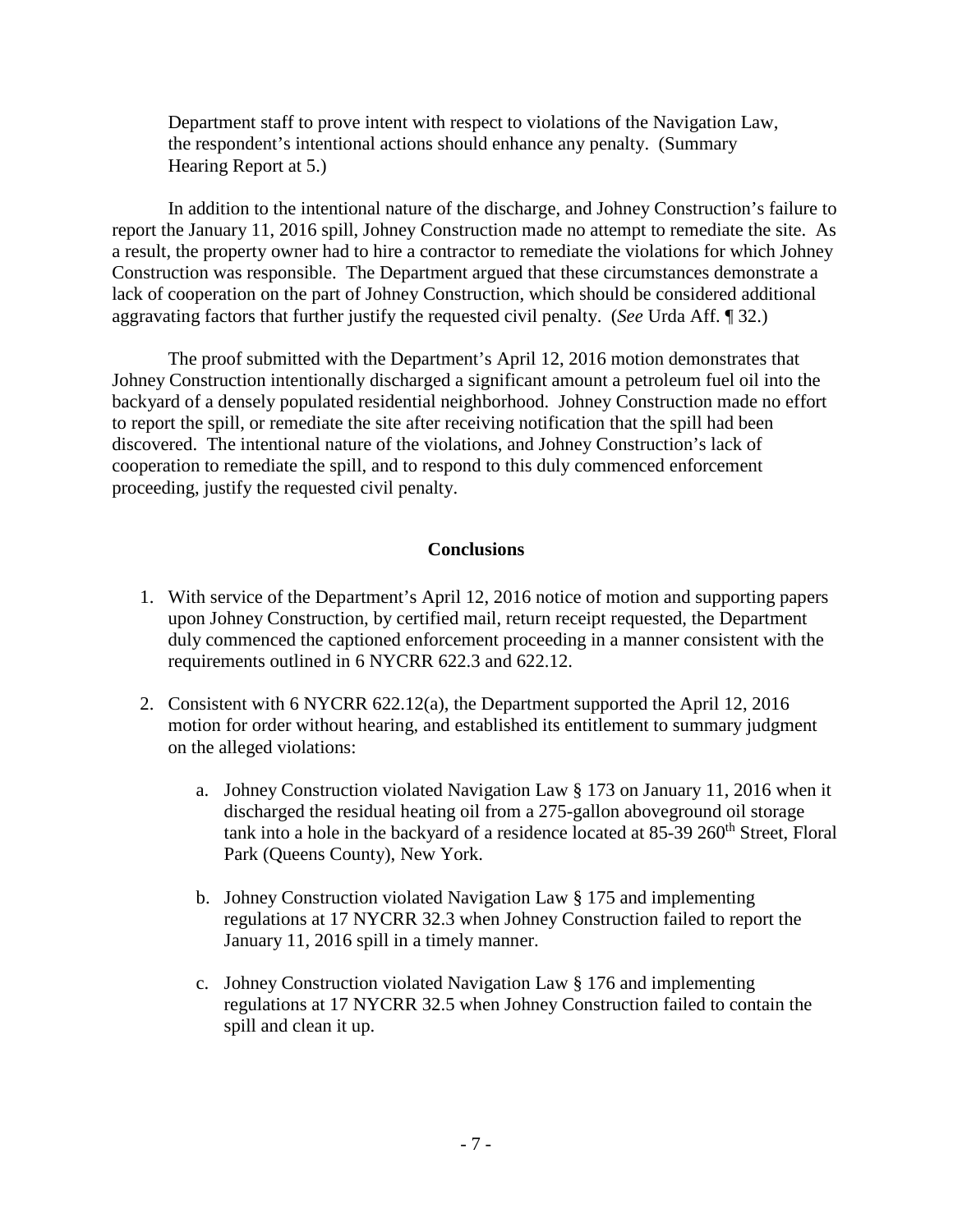### **Recommendation**

The Commissioner should grant the Department's April 12, 2016 motion for order without hearing.

 $\frac{1}{s}$ 

Daniel P. O'Connell Administrative Law Judge

Dated: Albany, New York November 18, 2016

Attachment: Appendix A